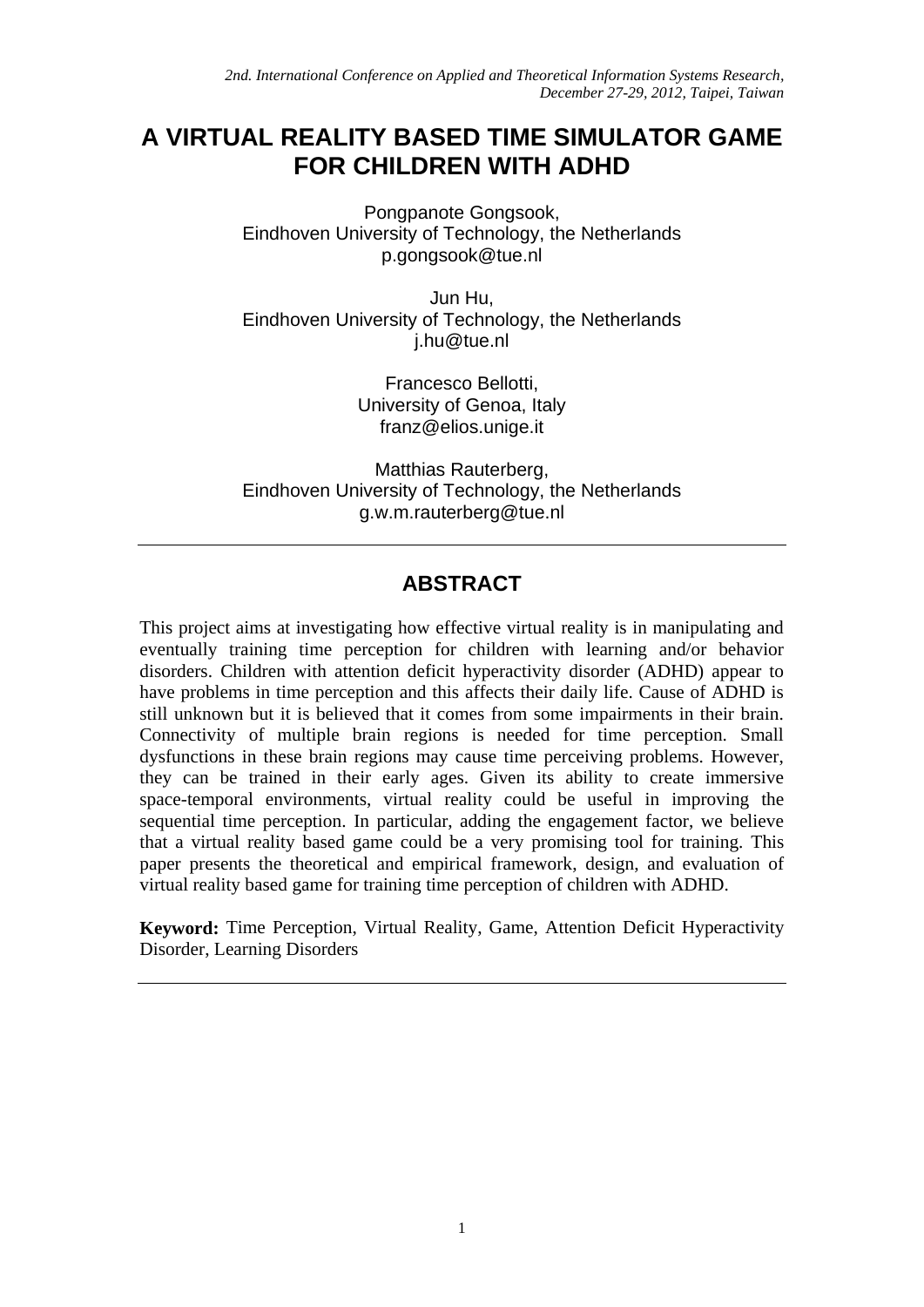## **1. INTRODUCTION**

Our research question is "how effective of rehabilitation using virtual reality, or/and other suitable technologies, to manipulate the perception of time in the application area in which children with learning and behavior disorder can explore the concept of time?"

What is the time? One thinker says that time is a flow of the forth dimension [34]. Another thinker says that there is no time exist in reality [31]. In physical time, it is an instrumental prescription, which mapped ordered series of events onto the continuum of real numbers [33]. Between the two events A and B, if the value of  $|t_A-t_B|$  is not equal to zero, event A and B occurred at a different time. In psychological time, it is explained as a hypothetical discrete structure of mental activity [33].

Whether that time really exists or not, it has already become part of our daily life. Children with attention deficit hyperactivity disorder (ADHD) have a time problem [15]. This problem affects on how they behave. However, with an effective training, they can lower or get rid of the problem in their early age. We have found that VR is an effective tool in treating children having ADHD. Therefore, we aim at creating a virtual reality based game that can manipulate the perception of time for children with ADHD.

## **2. THEORETICAL BACKGROUND**

#### 2.1 ADHD

Attention Deficit-Hyperactivity Disorder (ADHD) is a behavior condition which is identified by the DSM-IV [9]. Its symptoms must be present before the age of seven, persist for at least six months, and severe enough to impact daily functioning across several settings, for example at home, school, and social interaction. Epidemiological studies have indicated that in 18 European countries ADHD occurs in around 10-20 percent of people who having mental health problems [17].

There are three subtypes of ADHD, the first subtype is the hyperactive (ADHD-PH); children diagnosed with this type are usually overactive and having impulsiveness. Besides, they are demonstrating excessive motor fidgets, excessive talking, and a tendency to interrupt people. The second subtype is the inattentive (ADHD-PI); children diagnosed with this subtype are marked by having difficulties with attention skills such as selected and sustained attention. Moreover, they are difficult in organizing tasks, activities, and increase incidence of learning disability. The third subtype is the combined subtype (ADHD-C), which exhibit mixed behaviors between inattentive and hyperactive [26]. The criteria of children with ADHD derived from [2] are shown in table 1. One suggestion for parents is that it is recommended for your child to undergo ADHD assessment if your child having eight or more criteria, because rehabilitation as well as training could be done while they are in the early developmental stages [3].

**Table 1.** Criteria for Attention-Deficit Hyperactivity Disorder

A. A disturbance of at least six months during which at least eight of the following are present:

(1) often fidgets with hands or feet or squirms in seat (in adolescents, may be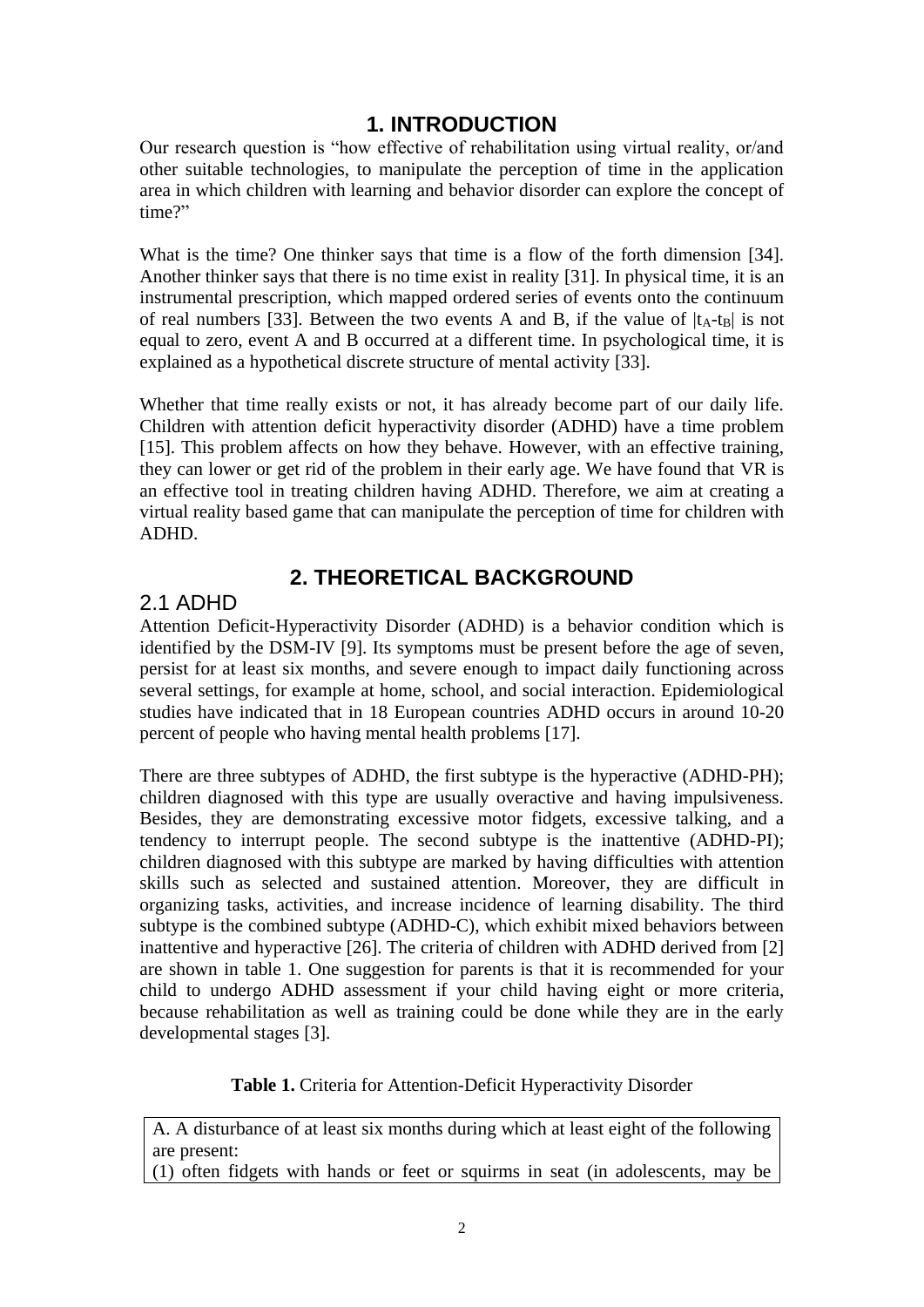limited to subjective feelings of restlessness)

(2) has difficulty remaining seated when required to do so

(3) is easily distracted by extraneous stimuli

(4) has difficulty awaiting turn in games or group situations

(5) often blurts out answers to questions before they have been completed

(6) has difficulty following through on instructions from others (not due to oppositional behavior or failure of comprehension), e.g., fails to finish chores

(7) has difficulty sustaining attention in tasks or play activities

(8) often shifts from one uncompleted activity to another

(9) has difficulty playing quietly

(10) often talks excessively

(11) often interrupts or intrudes on others, e.g., butts into other children's games

(12) often does not seem to listen to what is being said to him or her

(13) often loses things necessary for tasks or activities at school or at home (e.g., toys, pencils, books, assignments)

(14) often engages in physically dangerous activities without considering possible consequences (not for the purpose of thrillseeking), e.g., runs into street without looking

B. Onset before the age of seven.

C. Does not meet the criteria for a Pervasive Developmental Disorder.

## 2.2 ADHD's brain

We believe that the root cause of ADHD comes from their brain impairments. The prefrontal and dorsolateral prefrontal cortex, basal ganglia, and cerebellum are major regions found to be impaired in ADHD [30]. Children with ADHD have significantly smaller cerebral and cerebellar volumes, particularly the right cerebellum and they have significantly lower levels of activation in the basal ganglia [15], [32].



**Figure 1.** Illustration of human's brain

The cerebellum is traditionally labeled as a motor controller, but it involved in the perception of time since the motor control must be integrated with precise time information in order to predicting the spatial location of the target object and concurrently activating groups of muscle thus perform actions properly [14]. Casini and Ivry [8] found that cerebellar patients have a more specific problem related to timing. Smith et. al. [30] found that the cerebellum's vermis region, which associated with perceptual timing skills, has been shown to be reduced in size in children with ADHD. Their caudate nucleus volumes were firstly abnormal in childhood, but eventually become normal as they grow older. Moreover, they have significantly reductions in the right prefrontal gray matter, and the left occipital gray and white matter compared to controls [30], [32]. In addition, there is a steady decrease blood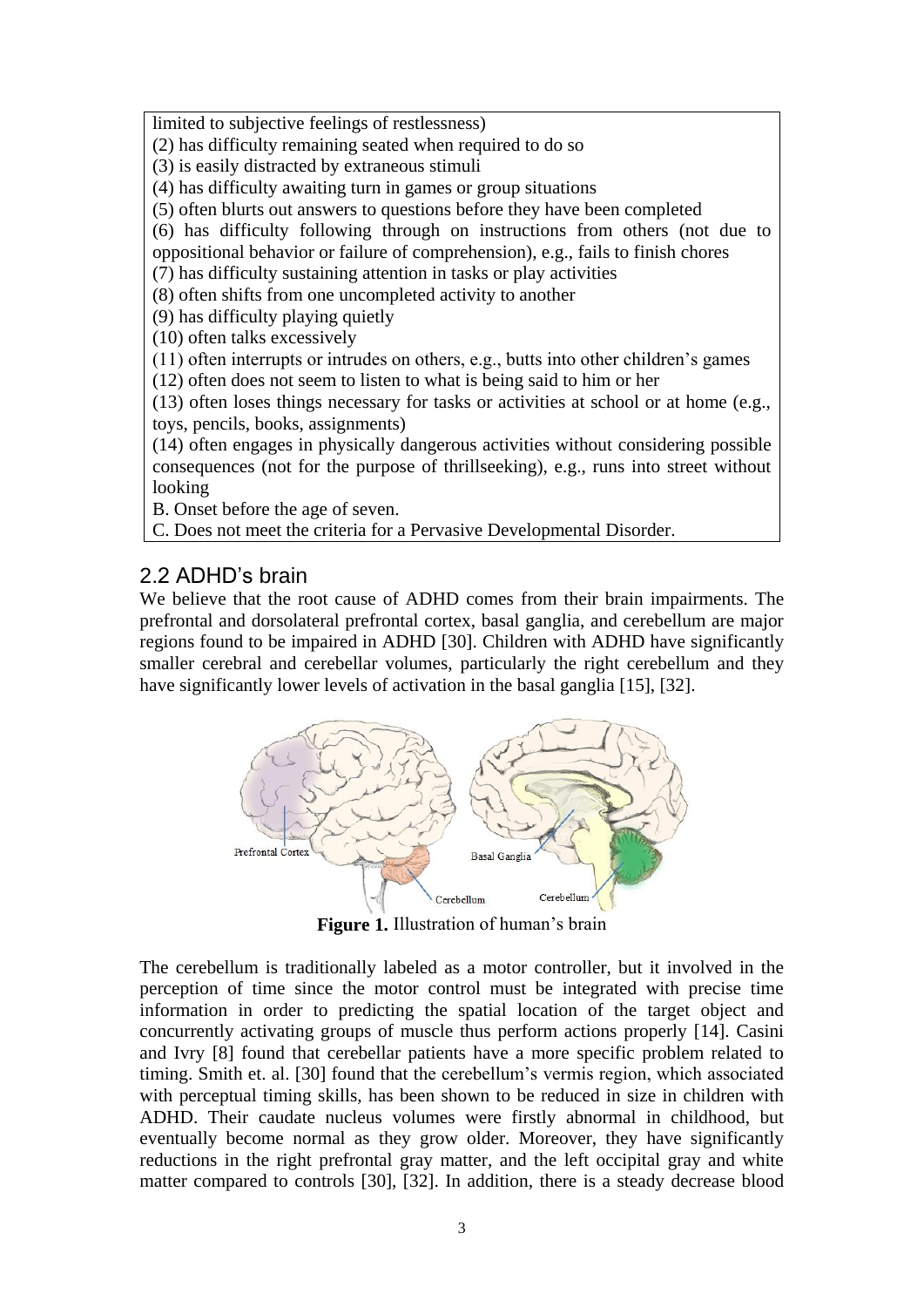flow in the cerebellar midline in highly hyperactive children with ADHD, which subsequently increased after taking methylphenidate (MPH) [32].

The basal ganglia are composed of the corpus striatum, substantia nigra, and subthalamic nuclei. The basal ganglia are typically associated with the control of posture and movement, and they also mediate in temporal information processing. They seem to be a key point for accurate time estimation, and not limit for movement timing. Harrington, Haaland et al. [13] investigated the role of the basal ganglia and found that the basal ganglia and its thalamocortical pathways are connected with timing operations. Meck [21] found rats which lesion of substantia nigra and corpus striatum suffered from time interval discrimination disability but could be treating using dopamine. Toplack [32] found that lesions of the ventral putamen can increase the percentage to be diagnosed as ADHD with inattentive-subtype. Moreover, metabolically increased in the corpus striatum is found in hyperactive children with ADHD. Hurks and Hendriksen [15] revealed that a symptom of inattention is significantly correlated with time reproduction in a long time interval, whereas hyperactivity/impulsivity is correlated with verbal time estimation and retrospective time estimation, but without time reproduction. In addition, there are significantly lower levels of activation in the basal ganglia in participants with ADHD compared to normal controls.

Prefrontal cortex particularly in the right hemisphere is associated with timely processing. The right inferior prefrontal cortex and anterior cingulate have shown to be activated in functional magnetic resonance imaging (fMRI) studies while estimating time [30]. Rubia et, al. [28] investigated brain activities of seven children with ADHD compared with nine controls equivalent in sex, age, and IQ with fMRI. All the participants were performed a stop task which requires an inhibition of planned motor response, and motor timing task which respond to the sensory cue. Results revealed that hyperactive ADHDs showed less power of response in the right mesial prefrontal cortex while they were performing both tasks. Moreover, during the stop task, they are lower power of response in the right inferior prefrontal cortex and left caudate. Prefrontal cortex seems to connect with a functional development in attention as the brain continues to mature [35]. Therefore, it could be concluded that the symptom of ADHD is associated with subnormal activation of the prefrontal cortex.

#### 2.3 Time

Time is something uneasy to describe. Wallis [34] proposed that time is a fourth dimension of our mind where human divided present into two symmetrical spurts, of which one falls back toward the past, whereas the other springs toward the future. Wallis called future as a 'perception' which is merely an illusion that memory follows. Perhaps time is just an illusion, Tolle [31] suggested that everything happens in the present moment called 'the Now'. Undoubtedly, that past and future don't have a reality on their own. They are merely mental concepts created within our mind. The past is the thinking of memories while future is the projection ahead, but everything can really happen only in the present moment. Therefore, no time really exists in reality.

No matter what time is an illusion or nonexistence in reality, it is already involved with our life. Roughly categorize, there are four different time-scales in humans: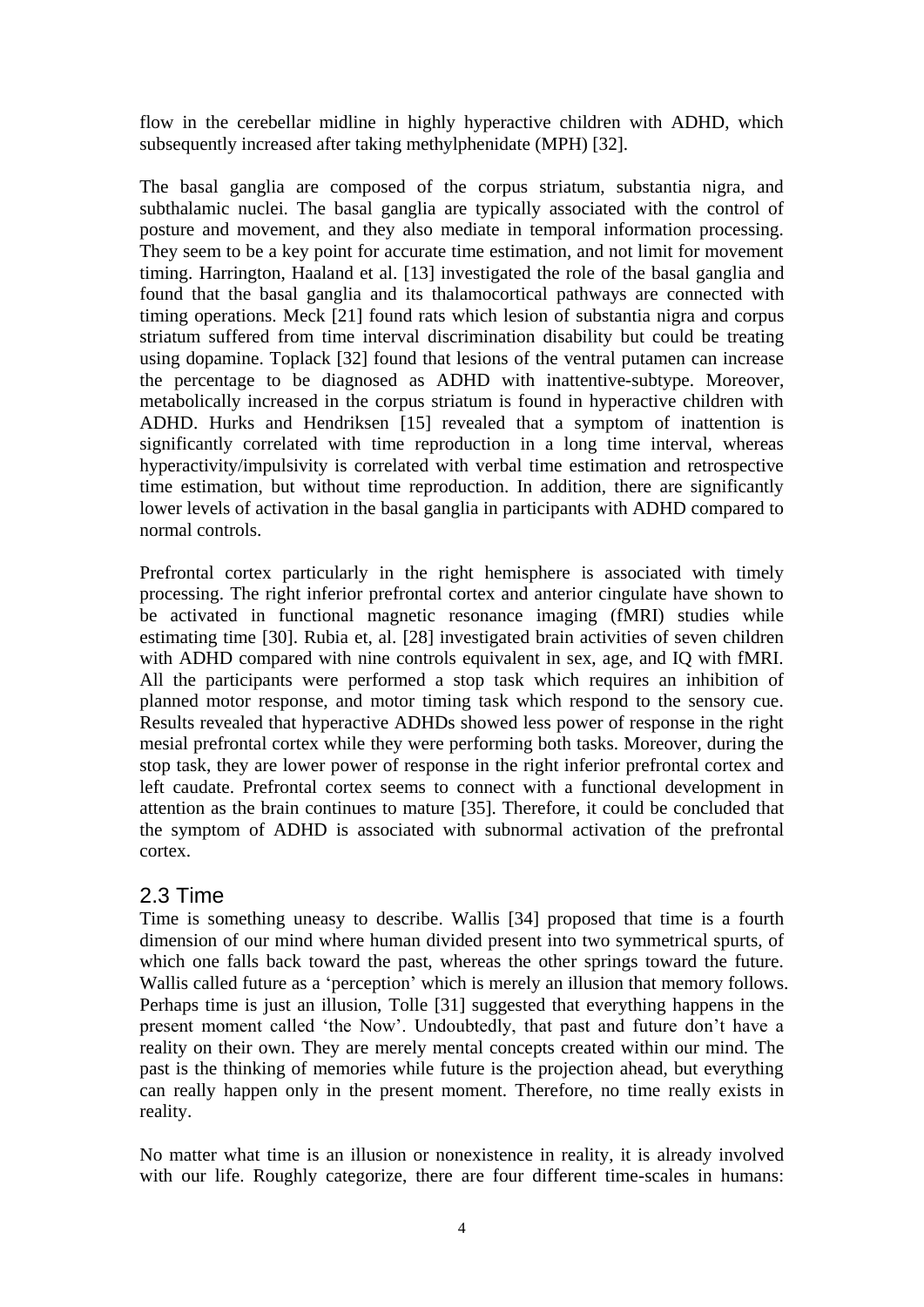microseconds, milliseconds, seconds, and circadian rhythms [7]. The fastest scale of interval processing is a time that sound takes to travel from one ear to the other. The interval processing in milliseconds to seconds scale are motion detection, speech recognition, and music perception. The final time-scale is the interval time we are appetite, and sleep-wake cycles.

Regarding to time perception reviewed by Langereis [18], humans could have two distinct perceptual time models: time with no central clock, or time with an internal clock. For the time with no central clock, Thomas and Brown [6] developed and tested a mathematical model which explained that attention is related to time. Attention is weighted between time related task and non-time related task. If attention is weighted towards time related task, the time seems passing very slowly. On the other hand, if attention is weighted into the non-time related task, the time seems passing very fast or time flies. In terms of time with an internal clock, Meck [21] proposed a mathematical model which tries to explain human temporal processing. In this model, human possess a timing mechanism called pacemaker or oscillatory process. It produces pulses that are gaited by a switch before enter into an accumulator. The accumulator will pass pulses in a linear fashion into a comparator in which they will be compared to a sample of the expected time of some relevant event acquired from a long term memory. A response is made, if the values are close enough according to a specific decision rule applied by a comparator. If a result gained from the response is positive, the values will then be transferred to store in the memory for later reference.

Although we cannot directly perceive time with our senses, it can be perceived by reasoning about one's surrounding events thus predict, anticipate, and respond to events as past or present that happen within one's local environment [24], [40]. From the age of three, children start developing their sensitivity to duration [11]. In order to perceive time, collaboration between multiple brain regions is needed, these are include but not limit to the cerebellum, basal ganglia, and prefrontal cortex. Children with ADHD have brain impairment in those regions, and this could be the reason why they have difficulties in processing, reading, and telling time [15]. Even though there are quizzes and tests on the internet that aim to improve children's time reading [38], most of them are designed for normal children. Given its ability to create immersive credible space-temporal environments, the goal of our research is to improve the state of the art by creating a virtual reality game aimed at simulating time comprehension for children with ADHD.

#### 2.4 Virtual reality based game

Virtual reality (VR) is a medium that supports high level of presence, such as the feeling of being in a world that exists outside the self. Given the virtual environments' high believability and simulation potential, knowledge obtained in VR can be transferred to apply in a real world environment [25].

VR has been used as an assessment tool as well as a tool for rehabilitation. VR provides better controllable perceptual environment for reliable attention assessment, it provides more consistent stimulus presentation, and it provides more precise when scoring [22]. Highly controllable distracts events under simulated real-world condition in VR makes it a reliable tool to test that children are having ADHD or not, because ADHD children were more affected by distractions in VR thus significantly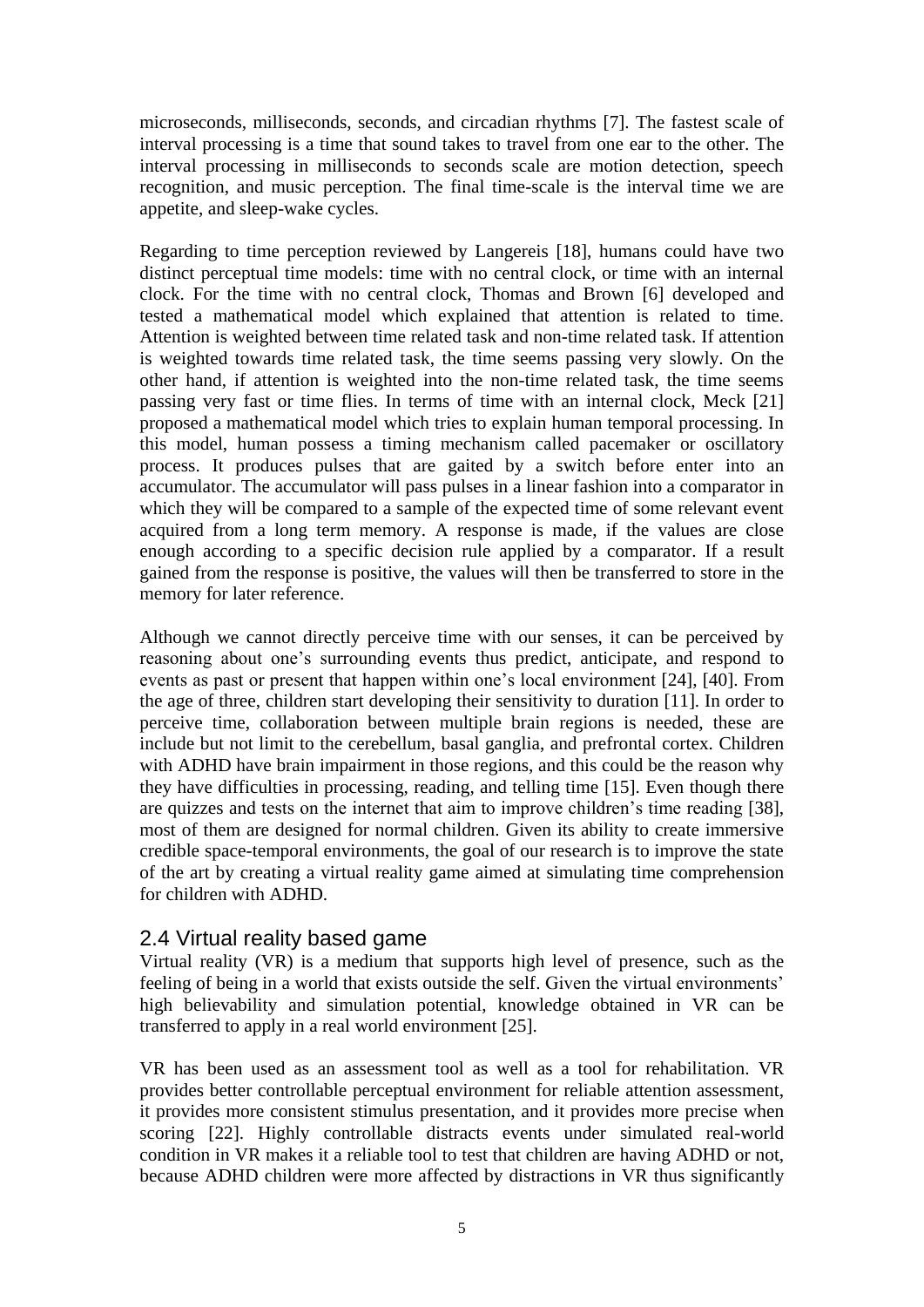did worse performances than those without ADHD [1] [4]. Virtual Reality Medical Center in San Diego puts VR in medical practice for treating ADHD [42]. Lee et. al. [19] found that VR is effective in treating children having ADHD. Their improvement of attention is achieved through VR. People who have mild to moderate mental retardation improved their time perception after treated with VR [23].

Implement VR as a game should enable availability of a very useful and innovative tool for training. VR simulations allow children with certain impairments to experience ad-hoc generated situations and scenarios that have a strong didactic value and could be difficultly set up in the real world [27]. Fairley suggested that patients would feel more amused when they are rehabilitated using games that utilize VR [12]. Game is a system in which players engage in a compelling interaction, defined by rules and goals, that results in a quantifiable outcome [29]. It attracts children's attention. It can define specific goals, rules, and stories. It provides children with challenging tasks. It is something fun and engaging, which motivates children to continue playing. With a feeling of immersion from VR and through proper game mechanics, children are expected to be immersed in the virtual world and absorb the flowing of knowledge with ease.

#### **3. GAME DESIGN**

No existing effort in training time perception using a Game in Virtual Reality Environments (GVR) has been found yet. Therefore, we aim at GVR to train and improve time perception of children with ADHD. Gaming is chosen because it is attractive and can provide immediate and formative feedback to players [5]. This single player GVR aims at improving the working memory of children with ADHD, which found out as one of their core cognitive deficits [10]. Improving the working memory might reduce some of their symptoms and associated behavior problems [16].

The children will explore the game in full 3D space (although they are mostly touching the ground because of the Y-axis pulling from game's gravity). It includes mini games, that are embedded in the missions, for specific memory tests for time estimation. The game trains the children's time perception using in-game visual environment such as shadow of trees or the appearance of the sky at different times of the day. For instance, from time to time in-game objects' shadows will change correlated with a direction and light intensity of one light-source in the game acting as the game's sun. This way children may learn and be able to differentiate between day and night. The game uses game-world time while teaching and uses real-world time while testing [36]. The display device used in our first iteration is a standard monitor with a standard input device. Before GVR is used as a psychological assessment tool for acquisition and time comprehension, it must be evaluated by psychologists for its suitability to use with early-age children, get an approval from medical board as well as from parents of the children.

#### 3.1 Storyline

The main story line used in GVR should be linear so we can ensure that all the children experience the same branch of decisions. The story in the game is as followed order: (1) Once upon a time there is one detective rabbit named "Moby" who lives peacefully in an animal village. (2) One day something strange occur. Every night one carrot in the village's garden continues to disappear. No one knows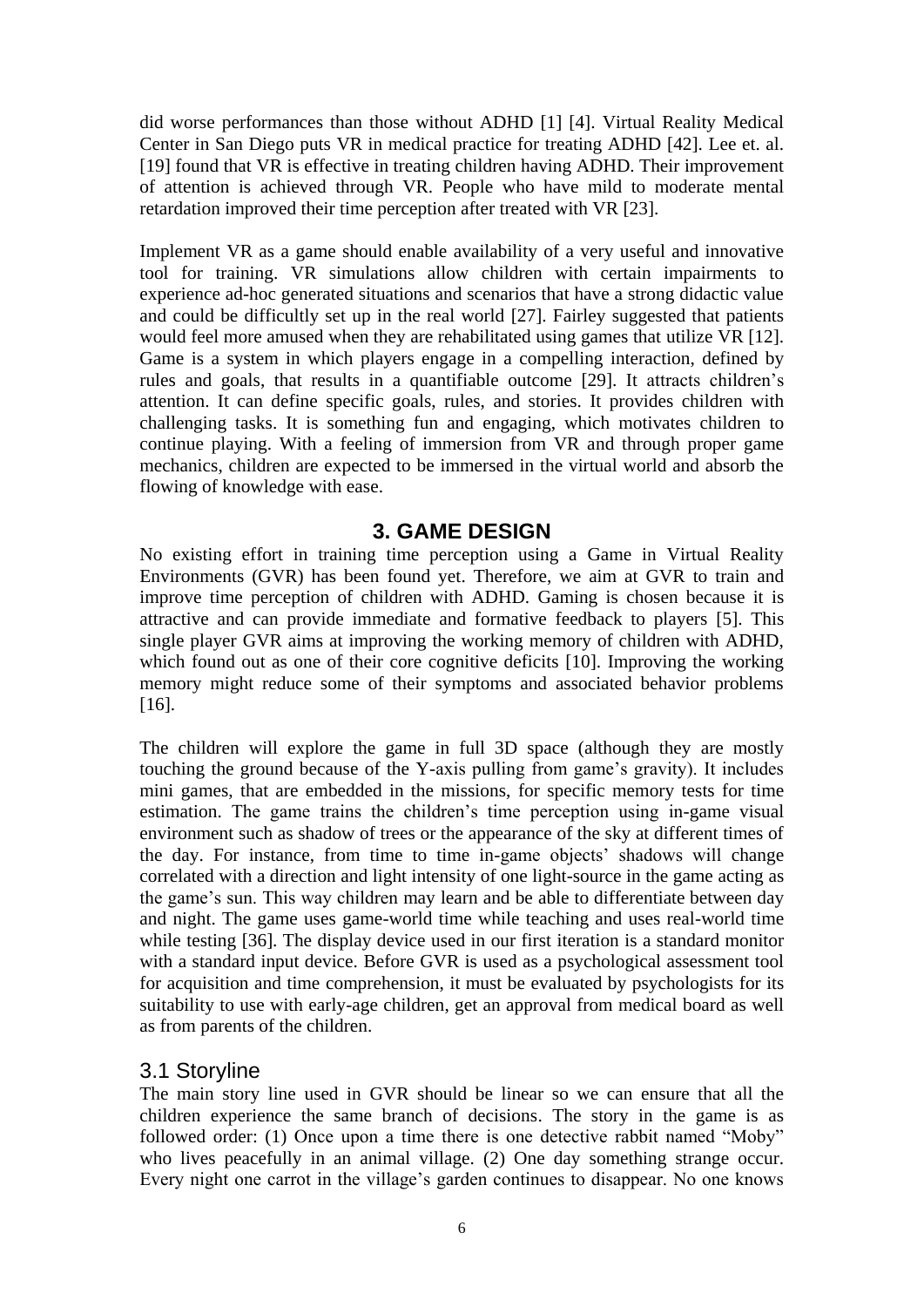who steal it. Villagers tried to catch the thief but he is very cunning, and always avoid being caught by the folks. (3) Moby goes to see an Elder Turtle and ask for his suggestion. The Elder Turtle advice him to build a hideout to hide inside and waiting to catch the thief. However, Moby must collect three things. (4) The first thing, he must have planks of wood from an uncle bear who lives as a lumberjack in the forest. (5) The second thing, he must have nails from a crow's nest which built on a very high tree. (6) The last thing, he must have a hammer from a cow who lives in a barn. (7) After Moby collects all things, he goes to the carrot garden and starts building a hideout. Then he goes inside to wait for the thief. (8) In the dark, there is a sound outside \*Quake\* \*Quake\*. (9) Moby suddenly jumps out of the hideout and he successfully catches the thief. It is a mole who steals carrot. The mole asks not to send him to jail, he promises to return all carrot he stole. Moby frees the mole, and receive all carrots back. (10) After that the villagers celebrate heroic acts of Moby. The End.



**Figure 2.** Game's storyboard

#### 3.2 Time perception teaches in the story

Children will be gradually learning about time while they are playing and trying to complete quests (mini games). Time elements in the game are 1) to estimate a time for a moving object 2) to estimate a time spent in order to complete an activity and 3) to wait and be patient.

In the quest that Moby must go to the forest (step 4 in figure 2). He asks for planks of wood from the uncle bear. The bear tells him that there is one apple tree that grow above the river. The fruit is very delicious but there is no way to reach the apple tree. The only way to get apples is to wait for them to drop from the tree into the river and pick them up from the river. In order to pick an apple, children must be waiting and estimate the time that the apple is within the range to pick up. They may trained to wait and be patient, and may learn about moving object's time estimation.

In the quest that Moby goes to ask for nails from a crow (step 5 in figure 2). The bird tells him that Moby can have all nails but they are stored in his nest. Furthermore Moby must go up and get the nails from the nest himself. Unfortunately, the tree is so high that Moby cannot climb. He must find another way to reach the crow's nest. Then he found a balloon which can carry him up. The only one concern is not filling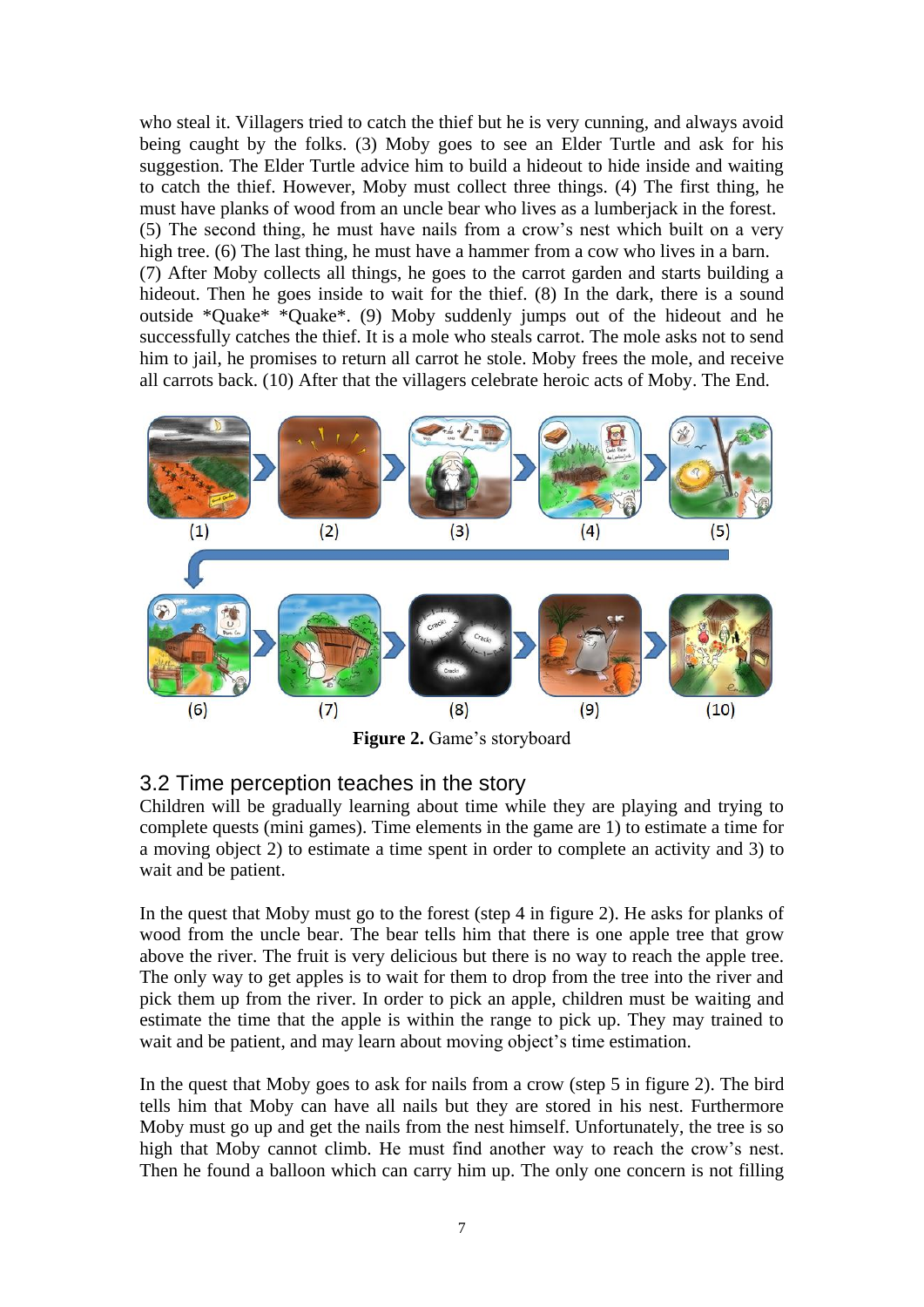the air into the balloon too much or else it will blow. Children may be tested to estimate an average time to fill the air into a balloon.

In the quest that Moby goes to borrow a hammer (step 6 in figure 2). The cow requests Moby to match up analog and digital clock faces in a correct time. Moby will get one score each time he made a correct match up. If the score reaches at some point, the cow will lend him a hammer. Children may learn and at the same time tested to read a clock.

#### **4. IMPLEMENTATION**

Combination of tools is used to implement the game. The game environment is implemented using Unity<sup>tm</sup> game engine version  $3.5.5$  from Unity Technologies [41]. This tool comes with an integrated development environment (IDE) called MonoDevelop. It supports various programming languages such as C#, JavaScript, and a dialect of Python named Boo, besides it is free of charge. Buildings in the game are modelled using Blender<sup>tm</sup> version 2.64 from Blender Foundation [37]. It is an open source software which programmed using Python programming language. The benefit of using Blender with Unity is the complete model file can be directly import to use in Unity. Image mapping in the game is edited using the GNU Image Manipulation Program (GIMP) version 2.8 from the GIMP developers team [39]. Sounds in the game are downloaded from free downloadable sound effect sites.



**Figure 3.** Looks and feels inside the game

Sample screenshot is shown as figure 3. The first part that we implemented in the game is its terrain. We defined size of the terrain, raise hills and valleys. Then we painted grass and pathway using textures—set of images. All buildings are modelled in Blender. They are UV mapped with textures, and customized their animations before being imported into Unity. Trees and foliages are placed in the latest. Interactive objects in the game are created in Blender, which latterly be embedded with custom scripts written using C# in MonoDevelop. The game is programmed to record the position of a player, elapse time, and scores as a log file for later analysis.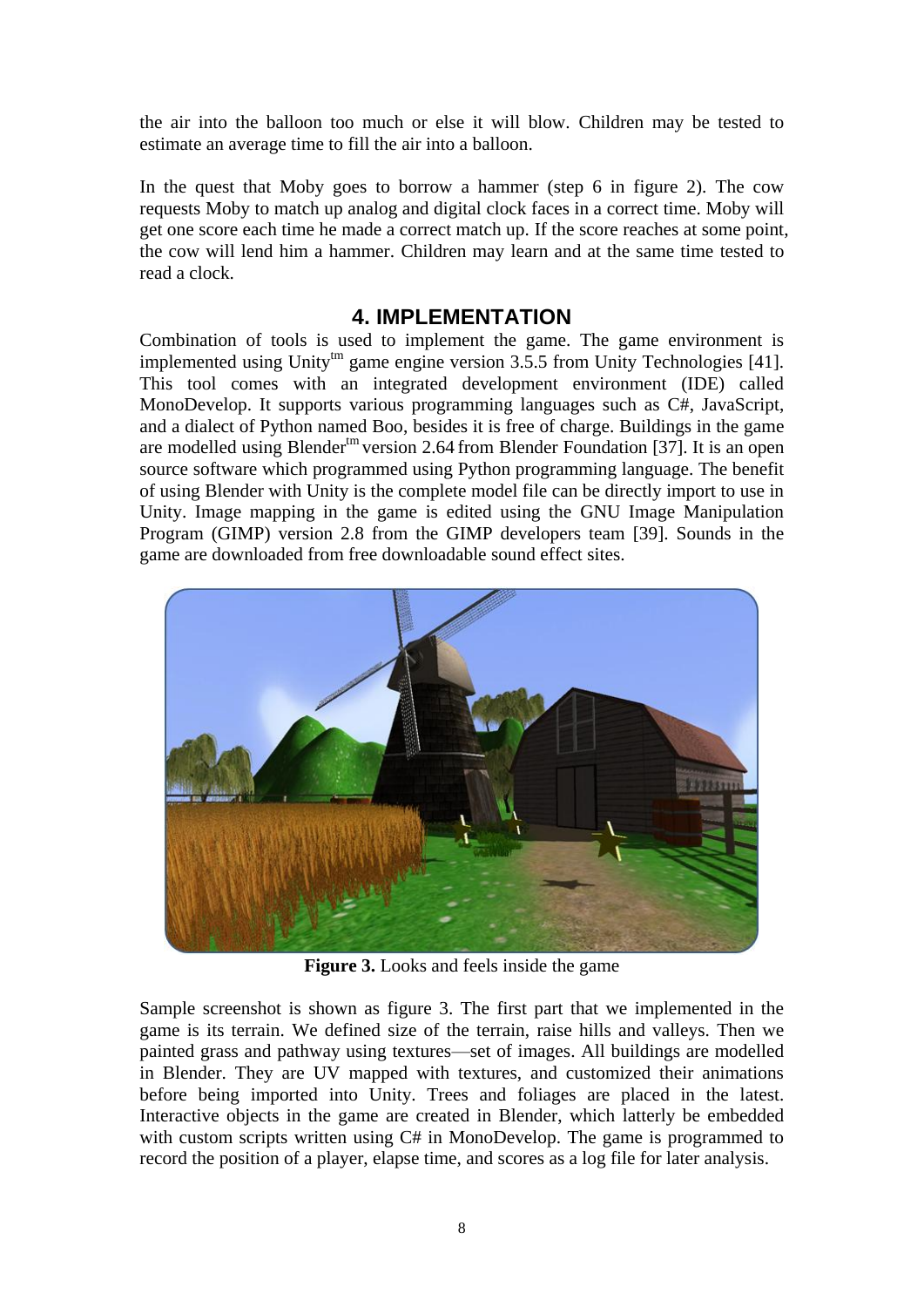## **5. DISCUSSION**

Our game has been evaluated and got feedbacks from professional experts in the fields of clinical child-neuropsychology, entertainment computing, human-computer interaction, game industry, and user-system interaction, with the following comments:

Although the story in our game is fun and interesting, it is rather complex for children age between 5-8 years old. However, it may be suitable for children age between 8-12 years old. We agreed to simplify the story to be simple enough for children in the age of five to understand. The backstory should be selected from a group of activities that children should be familiar with, such as to prepare a birthday party. Children must be able to know what to do after hearing only one or a few briefing provided by the game's opening scene or textual introduction.

Considering about how playfulness and attractiveness of the game, we would like to test our next iteration game as a pilot study. This approach can provide us feedbacks thus answer to such question. The feedbacks observed from child's behaviors will be useful for our next iteration because they can tell us about features in the game which is 'In' and which is 'Out'.

Graphic in the game is satisfiable. By this graphical output, the feeling of presence could be happening while playing the game. Standard display provides limited immersion to a player, whereas display in CAVE likes environment is limited the applicability of the game down to only in a laboratory setting. Therefore, we would like to study further about display the game on a curved screen. Furthermore, the standard input device could be replaced by a two-button joystick.

We would like to use a bio-feedback to collect a physiological data. A tool to measure the electrical activity of the brain such as a non-invasive electroencephalogram (EEG) where brain signals are obtained from electrodes attached to the scalp surface could be used. Moreover, an eye tracking system is another tool we could use to measure what kids looking while playing the game. It could answer us, do the children look at the certain object that we expect them to pay their attention or not? However, we would like to study about how intruded of these tools on the body space of children.

Children with ADHD are likely to be attached to competitiveness, so we plan to add some clues for them to achieve game's goals. Audio clue is another thing that we can add into the game. In the fastest time scale, Sound localization is a duration that sound takes to travel from one ear to the other. Moreover, the loudness of a sound can tell children how far the source is.

We plan to integrate Mnemonic strategy in the next iteration of this project. It is a strategy of which encoding the information in a way other than directed remembering [20]. For example, instead of using textual display, days in a week can be displayed as order of number from 1 to 7. Rhythmic sounds for timing synchronization such as Tic-Tac sounds should also be included in our next iteration. Counting ticks can be used as a timing clue. If we play one tick every second, children may count that, and they may aware of how long the time passes with a cumulative number the ticks counted.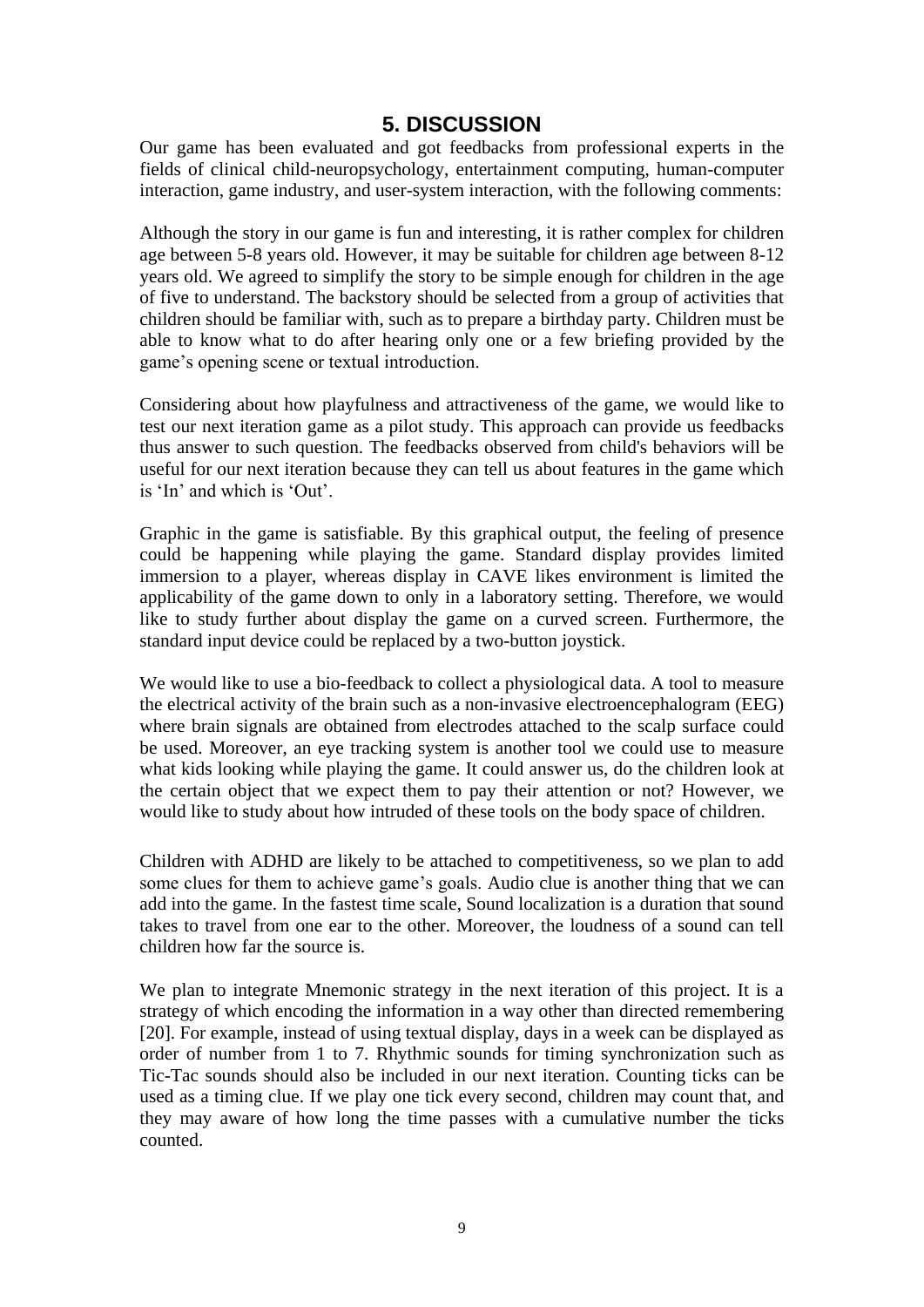#### **6. CONCLUSION**

Our goal is to investigate how effective time simulation in virtual reality is for children with learning disorders. Children with ADHD have time perception problems. Their brain impairments could be the cause of the problem. However, the severity degrees of their symptoms can be lowered in their early ages. In this paper, the first iteration of GVR has been designed, implemented, and evaluated by experts.

#### **7. ACKNOWLEDMENT**

This work was supported in part by the Erasmus Mundus Joint Doctorate in Interactive and Cognitive Environments (ICE), which is funded by the EACEA Agency of the European Commission under EMJD ICE FPA n 2010-0012. We are also very grateful for the collaboration with Dr. Jos Hendriksen from Kempenhaeghe centre for neurological learning disabilities.

#### **8. REFERENCES**

- [1] R. Adams, P. Finn, E. Moes, K. Flannery, and A. "Skip" Rizzo, "Distractibility in attention/deficit/hyperactivity disorder (ADHD): The virtual reality classroom," *Child Neuropsychol*, vol. 15, no. 2, pp. 120–135, 2009.
- [2] R. Barkley, *Attention-deficit hyperactivity disorder: A handbook for diagnosis and treatment*, 3rd ed. New York: Guilford Press, 2006.
- [3] R. A. Barkley, S. Koplowitz, T. Anderson, and M. B. McMurray, "Sense of time in children with ADHD: effects of duration, distraction, and stimulant medication," *J Int Neuropsychol Soc*, vol. 3, no. 4, pp. 359–369, 1997.
- [4] S. Bioulac, S. Lallemand, A. Rizzo, P. Philip, C. Fabrigoule, and M. P. Bouvard, "Impact of time on task on ADHD patient'™s performances in a virtual classroom," *Eur J Paediatr Neurol*, no. 0, pp. 1–8, Jan. 2012.
- [5] S. S. Bioulac, L. Arfi, and M. P. Bouvard, "Attention deficit/hyperactivity disorder and video games: A comparative study of hyperactive and control children," *Eur Psychiatry*, vol. 23, no. 2, pp. 134–141, 2008.
- [6] R. A. Block, *Cognitive Models of Psychological Time*. LAWRENCE ERLBAUM ASSOCIATES, 1990, p. 283 pp.
- [7] D. Buonomano, "The biology of time across different scales," *Nat Chem Biol*, vol. 3, no. 10, pp. 594–597, 2007.
- [8] L. Casini and R. B. Ivry, "Effects of divided attention on temporal processing in patients with lesions of the cerebellum or frontal lobe," *Neuropsychology*, vol. 13, no. 1, pp. 10–21, 1999.
- [9] DSM-IV-R, *Statistical Manual of Mental Disorders, Text Revision (DSM IV--R)*. Arlington,VA, 2000.
- [10] M. J. Dehn, *Working Memory and Academic Learning Assessment and Intervention*. Wiley, 2008.
- [11] S. Droit-Volet, "Alerting attention and time perception in children," *J Exp Child Psychol*, vol. 85, no. 4, pp. 372–384, Aug. 2003.
- [12] M. Fairley, "Fun and Games: Virtual Reality Turns the Work of Rehab into Play," 2010. [Online]. Available: http://www.oandp.com/articles/2010-05 \_01.asp. [Accessed: 10-Jun-2012].
- [13] D. L. Harrington, K. Y. Haaland, and N. Hermanowicz, "Temporal processing in the basal ganglia," *Neuropsychology*, vol. 12, no. 1, pp. 3–12, 1998.
- [14] E. Hazeltine, L. L. Helmuth, and R. B. Ivry, "Neural mechanisms of timing," *Trends Cogn Sci*, vol. 1, no. 5, pp. 163–169, 1997.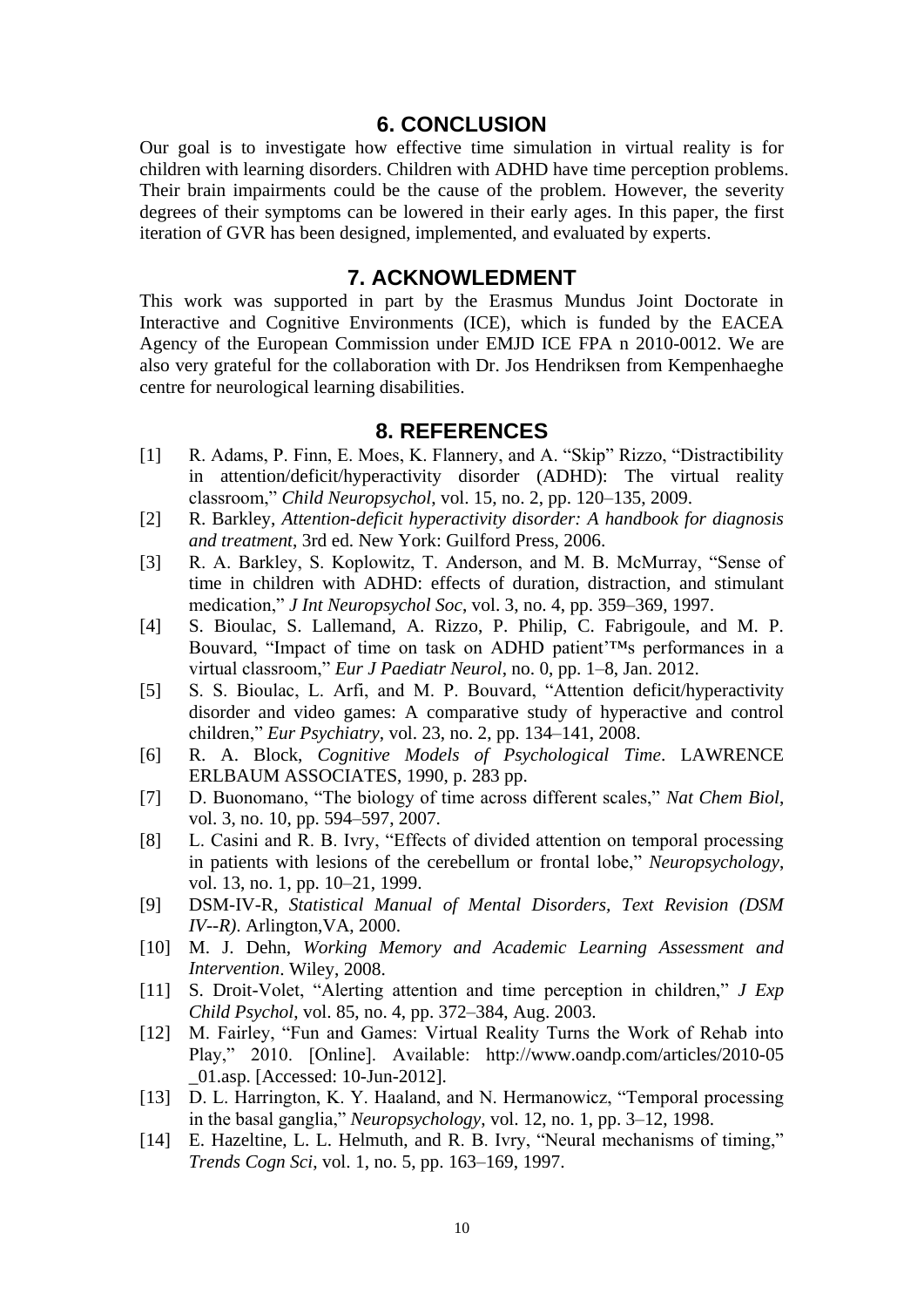- [15] P. P. Hurks and J. G. Hendriksen, "Retrospective and prospective time deficits in childhood ADHD: The effects of task modality, duration, and symptom dimensions," *Child Neuropsychol*, vol. 17, no. 1, pp. 34–50, 2011.
- [16] T. Klingberg, H. Forssberg, and H. Westerberg, "Training of working memory in children with ADHD.," *J Clin Exp Neuropsychol*, vol. 24, no. 6, pp. 781–91, Oct. 2002.
- [17] S. J. J. Kooij, S. Bejerot, A. Blackwell, H. Caci, M. Casas-Brugué, P. J. Carpentier, D. Edvinsson, J. Fayyad, K. Foeken, M. Fitzgerald, V. Gaillac, Y. Ginsberg, C. Henry, J. Krause, M. B. Lensing, I. Manor, H. Niederhofer, C. Nunes-Filipe, M. D. Ohlmeier, P. Oswald, S. Pallanti, A. Pehlivanidis, J. a Ramos-Quiroga, M. Rastam, D. Ryffel-Rawak, S. Stes, and P. Asherson, "European consensus statement on diagnosis and treatment of adult ADHD: The European Network Adult ADHD.," *BMC Psychiatry*, vol. 10, no. 1, p. 67, Jan. 2010.
- [18] G. Langereis, J. Hu, P. Gongsook, and M. Rauterberg, "Perceptual and Computational Time Models in Game Design for Time Orientation in Learning Disabilities," in *E-Learning and Games for Training, Education, Health and Sports*, vol. 7516, Heidelberg: Springer Berlin, 2012, pp. 183–188.
- [19] J. Lee, B. Cho, J. Ku, J. Kim, J. H. Lee, I. Y. Kim, and S. I. Kim, "A study on the system for treatment of ADHD using virtual reality," in *Conference Proceedings - IEEE Engineering in Medicine and Biology Society*, 2001, vol. 4, pp. 3754–3757.
- [20] M. A. Mastropieri, "Enhancing School Success with Mnemonic Strategies," *Interv Sch Clin*, vol. 33, no. 4, pp. 201–208, 1998.
- [21] W. H. Meck, "Neuropharmacology of timing and time perception," *Brain Res Cogn Brain Res*, vol. 3, no. 3, p. 233, 1996.
- [22] T. Parsons and T. Bowerly, "A controlled clinical comparison of attention performance in children with ADHD in a virtual reality classroom compared to standard neuropsychological methods," *Neuropsychology*, vol. 13, no. 4, pp. 363–81, Jul. 2007.
- [23] D. Passig, "Improving the Sequential Time Perception of Teenagers with Mild to Moderate Mental Retardation with 3D Immersive Virtual Reality (IVR)," *J Edu Comput Res*, vol. 40, no. 3, p. 18, 2009.
- [24] R. Le Poidevin, "The Experience and Perception of Time," *The Stanford Encyclopedia of Philosophy*, 2011. [Online]. Available: http://plato.stanford.edu/archives/fall2011/entries/time-experience/. [Accessed: 20-Jun-2012].
- [25] G. Riva, F. Mantovani, and A. Gaggioli, "Presence and rehabilitation: toward second-generation virtual reality applications in neuropsychology," *J Neuroeng Rehabil*, vol. 1, no. 1, p. 9, 2004.
- [26] A. Rizzo and J. Buckwalter, "The virtual classroom: a virtual reality environment for the assessment and rehabilitation of attention deficits," *Cyberpsychol Behav*, vol. 3, no. 3, pp. 483–499, Jun. 2000.
- [27] F. D. Rose, E. A. Attree, B. M. Brooks, and T. K. Andrews, "Learning and memory in virtual environments: a role in neurorehabilitation? Questions (and occasional answers) from the University of East London," *Presence*, vol. 10, no. 4, pp. 345–358, 2001.
- [28] K. Rubia, S. Overmeyer, E. Taylor, M. Brammer, S. C. Williams, A. Simmons, and E. T. Bullmore, "Hypofrontality in attention deficit hyperactivity disorder